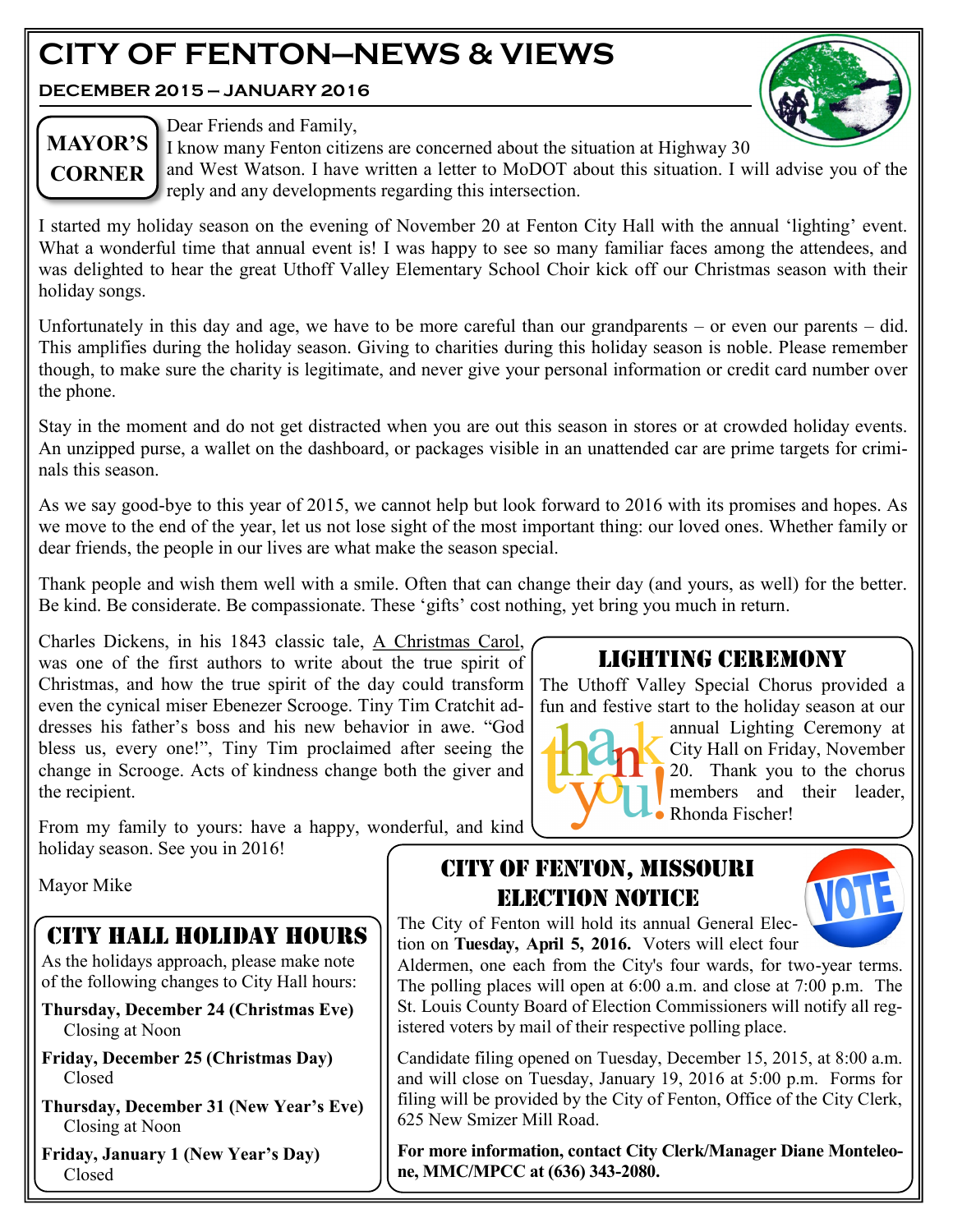#### December 2015—January 2016

#### **PLANNING & ZONING COMMISSION PUBLIC HEARING NOTICE**

On **Tuesday, January 5, 2016**, the Planning & Zoning Commission will hold a Public Hearing at 7:00 p.m.

during their regularly scheduled meeting at City Hall to consider the following:

#### **OLD BUSINESS:**

 A Petition by BC Construction, on behalf of Thirty & 141, LP, for Site Plan Review of a proposed private commercial driveway and graded site pad at 199 Gravois Bluffs Plaza Drive and 198 Gravois Bluffs Circle, located in the City of Fenton, St. Louis County; and on a parcel as identified as 02-2.0-03.0-1-002-001 located in Unincorporated Jefferson County. The parcels located within the City of Fenton, St. Louis County, which are the only parcels subject to this review, are zoned "C-1" Commercial Zone District. **CASE 2015- SPR-05 HAS BEEN CONTINUED TO THE NEXT PLANNING AND ZONING COMMISSION MEET-ING.**

#### **NEW BUSINESS:**

- $\checkmark$  Consideration of amendments to the Zoning Code pertaining to Sign Regulations.
- $\checkmark$  Consideration of a Resolution of Intent to amend the Zoning Code pertaining to Accessory Buildings, Structures and Uses and related definitions.
- Consideration of amendments to the Zoning Code pertaining to Accessory Buildings, Structures and Uses and related definitions.

*(continued, top of next column)*

- Consideration of a Resolution of Intent to amend the Zoning Code pertaining to Site Plan Review requirements for non-residential uses in residential districts.
- Consideration of amendments to the Zoning Code pertaining to Site Plan Review requirements for non-residential uses in residential districts.
- $\checkmark$  A Petition by Hoener Associates, Inc. on behalf of Rockwood School District for a Special Use Permit for a building expansion to Uthoff Elementary School. The property is addressed as 1600 Uthoff Drive and is zoned "R-1" Single-Family Residential.

For more information, please call Community Development at (636) 349- 8110.

## FENTON IS SNOW READY

With winter weather just around the corner, we would like to make our annual request for your cooperation and assistance during snow emergencies. In order to facilitate efficient and total clearing of pavement when snow advisories are announced by the media or snow begins to fall, please refrain from parking vehicles in the street. This is particularly important in cul-desacs and areas with narrow streets. **Parking in a manner that impedes snow removal equipment may result in immediate notification from the Police Department to move the vehicle regardless of the hour.**

#### **NEW BUSINESS CORNER**

The following businesses have applied for an Occupancy Permit and are planning on calling Fenton "home":

**Burger King —** 653 Gravois Bluffs Boulevard *(Burger King Restaurant located inside Wal-Mart)*

**Central Stone Company —** 1195 Smizer Mill Road, Suite A *(administrative office for a quarry company)*

**Filtexx Living Walls —** 23 Cassens Court *(office headquarters and warehouse for living wall construction)*

**Get Exposed Graphics —** 781B Rudder Road *(vinyl graphics design, production for advertising materials)*

**Sourcing Solutions Manufacturing, LLC —** 1856 Larkin Williams Road *(precision manufacturing of customer-specific parts and assemblies)*

#### **SALES TAX REDISTRIBUTIONS TO ST. LOUIS COUNTY FOR NOVEMBER 2015**

| "A" Sales Tax Summary                                                                                   |                      | "B" (Pool) Sales Tax Summary |                      | <b>Combined Sales Tax Summary</b> |                   |  |  |
|---------------------------------------------------------------------------------------------------------|----------------------|------------------------------|----------------------|-----------------------------------|-------------------|--|--|
| Generated                                                                                               | <b>Redistributed</b> | Generated                    | <b>Redistributed</b> | Generated                         | Redistributed     |  |  |
| \$309.120                                                                                               | $$169,611(54.9\%)$   | \$168,564                    | \$164,278(97.5%)     | \$477.684                         | \$333,888 (69.9%) |  |  |
| The total amount of sales tax redistributed to St. Louis County for 2015 this far is \$3,907,805 (65%). |                      |                              |                      |                                   |                   |  |  |

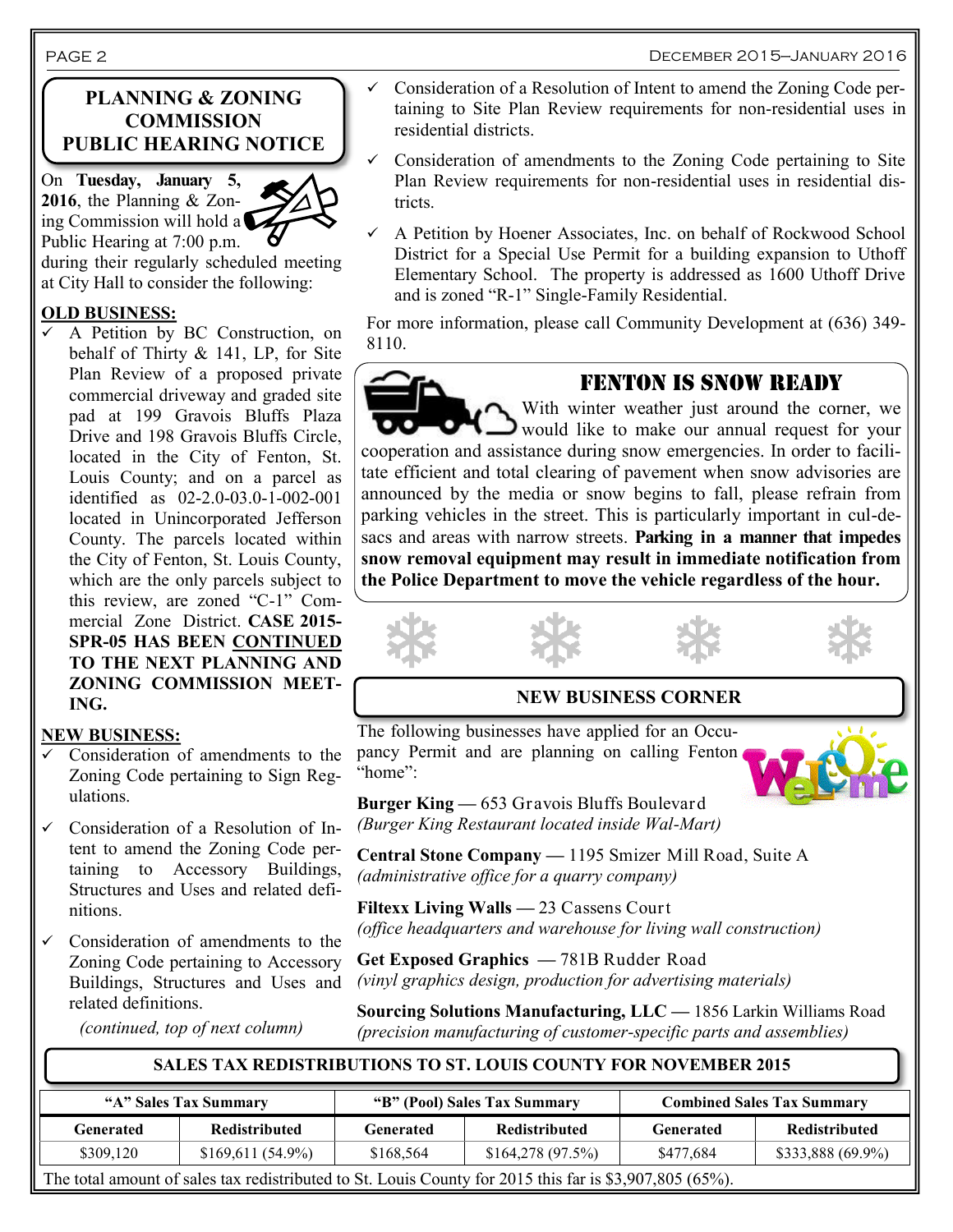### **FENTON HISTORICAL SOCIETY**

The monthly meeting of the Fenton Historical Society will be held on Thursday, January 7 at 7:00 p.m.  $\overline{\phantom{a}}$  , where  $\overline{\phantom{a}}$ 

The Fenton Historical Society is located at #1 Church Street in Olde Towne Fenton. For more information, contact us at: (636) 326- 0808 or visit www.fentonhistory.com.

#### **HOLIDAY TRASH AND RECYCLING SCHEDULE**

Due to the holidays each year, the pickup schedule has to be modified. Please

note that the trash and recycling schedules are unaffected for December this year.

#### **Christmas Week**

REMINDER

 Trash: Monday, December 21 Recycling: Thursday, December 24

#### **New Year's Week**

 Trash: Monday, December 28 Recycling: Thursday, December 31

## **CHRISTMAS TREE PICK-UP**

Just a reminder that Fenton Public Works will pick up your live Christmas trees after the holidays. In order for us to be able to take the tree, you **MUST** remove all decorations including tinsel. The trees are sunk in our lakes to provide a healthy habitat for the fish and we don't want to harm the fish or lakes. You can place it at the curb on your normal yard waste schedule. You do not need to have an orange sticker on it, but all decorations must be removed or it will not be picked up.

#### **JOHN FABICK COMMUNITY SERVICE AWARD**

At the Thursday, November 19, 2015 Board of Aldermen Meeting, Mayor Michael D. Polizzi presented the John Fabick Community Service Award to **Virginia Lee Goede** for her service to the Fenton community.

### **ST. LOUIS COUNTY POLICE FENTON PRECINCT**

Are you prepared if your vehicle were to break down in the snow today? Could you walk to a stranger's house or to the closest store? What if you're in a desolate area and your car runs off the road. Packing an Emergency Kit for the trunk of your car can make your grim situation a little more bearable.



#### **Emergency Kit:**

- Flares, reflective triangle or cones
- Flashlight and distress sign
- First aid supplies and basic tools
- Change for pay telephone and/or a fully-charged cell phone
- Inflated spare tire and proper tools for changing

#### **Other recommended items are:**

- Warm clothing like coat, gloves, hat and boots
- Jumper cables
- Carpet strips, sand or kitty litter for traction
- Ice scraper and brush
- Blanket
- Food

#### **Neighborhood Policing Officer Aaron Dilks Precinct Phone (636) 349-8120, ext. 1123**

## **RECYCLABLE ITEMS REMINDER**



Fenton makes it easy for residents to recycle all their items in one container. The City of Fenton provides a 65-gallon cart and/or 18-gallon recycle bins to each resident. Free,

additional 18-gallon bins are available by contacting City Hall. To make it easier to recycle, you can now co-mingle all your recycle items. Paper, plastics and tin cans can be placed in the same container.

#### **Unacceptable items include:**

- Gas, oil and antifreeze containers
- Styrofoam, Pyrex and plastic bags
- Hoses, large metal items (example: car parts)
- Toys and hard-bound books
- Panes of broken glass and ceramics

#### **'TIS THE SEASON …**

**… for Styrofoam and cardboard boxes!** During the holidays, it's easy to accumulate cardboard boxes and polystyrene packing materials (commonly known as Styrofoam.) Boxes can be flattened or broken down and stacked at the curb with your recycling cart if too big to fit. Styrofoam, however, isn't economical to recycle curbside due to its low scrap value. Fortunately, there are drop-off options. Packing "peanuts" can frequently be returned to a mail store for reuse. *Call the location before dropping off.* Residents can drop off foam and polystyrene packing material at EPC. Contact them directly for instructions, address and hours. (314) 344-0096 or go to www.epcusa.com for more information.

St. Louis County also has a handy web guide for managing the extra recyclables generated this time of year:

**www.stlouisco.com/HealthandWellness/RecyclingandSolidWaste/ HolidayRecycling**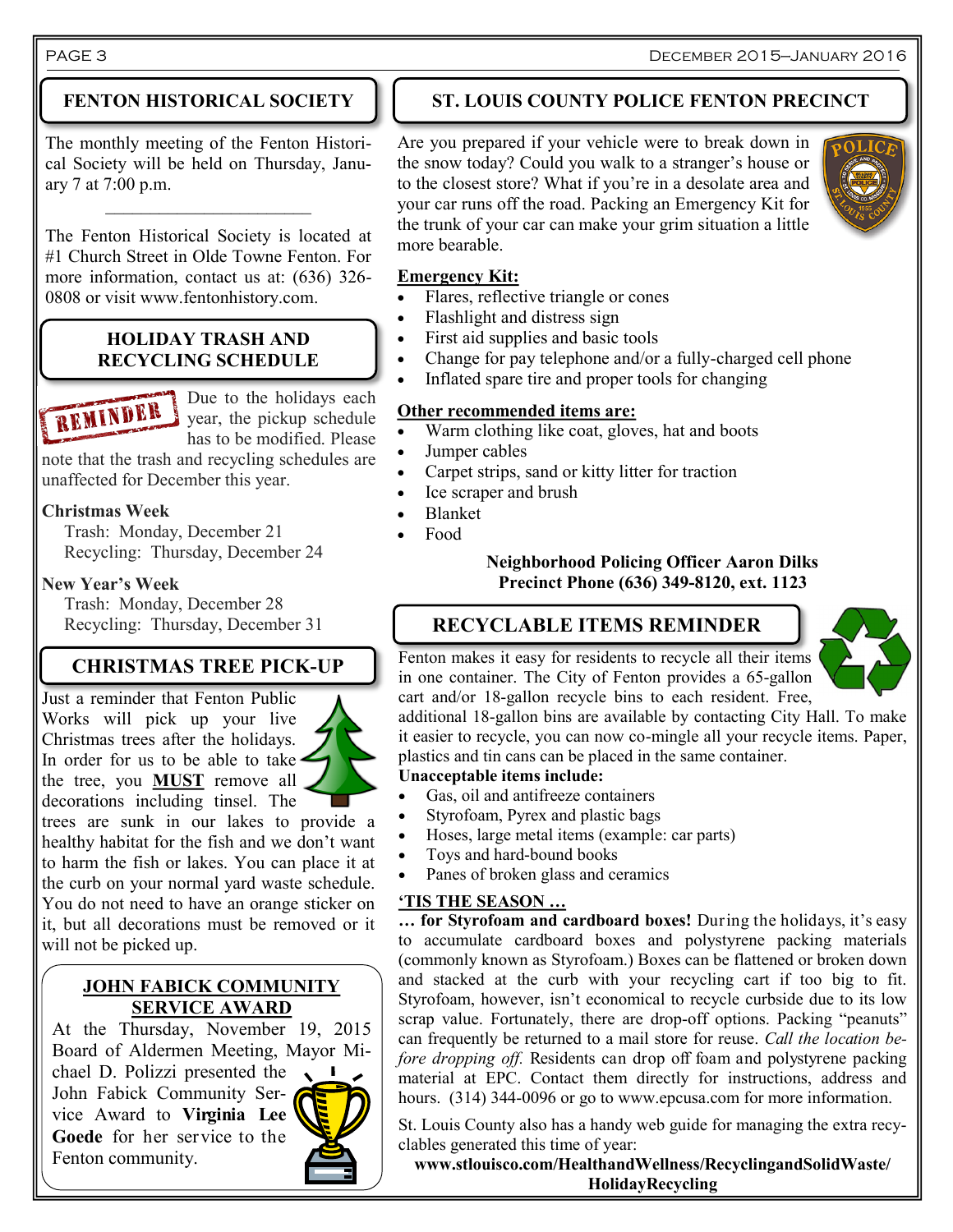#### **DECISIONS FROM THE NOVEMBER 19 AND DECEMBER 3, 2015 BOARD OF ALDERMEN MEETINGS**

#### *DECISIONS*

- Presented the John Fabick Community Service Award to Virginia Lee Goede for her service to the community.
- $\checkmark$  Approved a Site Plan submitted by UniGroup, Inc. for a new 1,200 square foot storage structure at 1 Premier Drive.
- $\checkmark$  Approved amended 2016 Capital Plan.
- $\checkmark$  Approved adjusting the user fees for rental of rooms at RiverChase and at the park pavilion as presented and discussed at the November 5, 2015 Board of Aldermen Committee Meeting.
- $\checkmark$  Approved declaring as surplus and removing the greenhouses/ outbuildings in the Fabick Nature Area.
- Approved exercising the option to renew the existing contract with Lifeguards Unlimited, Inc., January 1, 2016 to December 31, 2016 pursuant to the terms and conditions of Ord. 3480 for aquatic services.
- $\checkmark$  Approved replacing 10 PCs, upgrading software and purchasing 24" monitors in an amount not to exceed \$8,800 in accordance with the contract between the City and The Brain Mill.
- $\checkmark$  Approved exercising the option to renew the existing contract between the City and The Grounds Guys, March 28, 2016 to December 31, 2016 pursuant to the terms and conditions of Ord. 3496 and Ord. 3512 for grass mowing services.
- $\checkmark$  Approved exercising the option to renew the existing contract between the City and Holloran Contracting, January 1, 2016 to December 31, 2016 pursuant to the terms and conditions of Ord. 3508 for concrete slab and sidewalk replacement.
- Approved job description for Code Enforcement Officer.
- $\checkmark$  Approved holding the Annual Appreciation Dinner at RiverChase, catered by Andre's, on the first Sunday in December 2016.
- Approved DEKA to repair the AC compressor in the Dectron HVAC unit located in the indoor pool at RiverChase in an amount not to exceed \$6,330 as outlined in the quote on file with the City and in accordance with the terms, conditions, and warranties of the HVAC contract between the City and DEKA approved via Ord. 3556.

#### *ORDINANCES*

- **#3551** Ord. approving a Special Use Permit for Luby Shoring Service, LLC to have a temporary modular/prefabricated structure for a temporary office facility at 2300 Cassens Drive.
- **#3552** Ord. amending Section 470.070, Subsection A of the Municipal Code relating to Site Plan Requirements and Review.
- **#3553** Ord. formally accepting Fleetwood Drive located in the City.
- **#3554** Ord. approving a one-year Maintenance Agreement with Office Source, Inc. for the Canon copier at RiverChase.
- **#3555** Ord. approving an agreement with Frederic Co., Inc. for replacement of the roof on the main pavilion at Fenton City Park.
- **#3556** Ord. approving an agreement with DEKA Corporation for

 HVAC Maintenance and Repair for City owned buildings.

- **#3557** Ord. approving an agreement with Kerber, Eck & Braeckel, LLC for Auditing Services for fiscal years 2015 and 2016, with an option to renew for one additional year.
- **#3558** Ord. amending Sections 300.010, 100.060, 135.135 and 135.240 of the Municipal Code relating to penalties, court procedures, court costs and traffic violations.
- **#3559** Ord. authorizing and directing Missouri-American Water Company to install a fire hydrant near 1415 Uthoff Drive.
- **#3560** Ord. authorizing the Mayor to execute an Assignment of the City's Judgement in accordance with the City's Owners Policy of Title Insurance.

#### *PENDING BILLS*

- **Bill 15-72** Ord. amending Addendum A, Fee Schedules, to Title IV of the Municipal Code. *Bill 15-72 was read one time only.*
- **Bill 15-78** Ord. approving a Full-Service Contract with St. Louis County to provide police protection services for the City by and through St. Louis County Police Department for a five-year period beginning January 1, 2016 and ending December 31, 2020. *Bill 15 -78 was read one time only and sent back to the December Committee Meeting for further review and discussion.*



### Changes to the board of aldermen **MEETING DATES:**

Due to the Holidays, the Board of Aldermen approved holding Committee Meetings and Board Meetings as follows:

> **Thursday, January 14:** Board Committee Meeting

**Thursday, January 28:** Board of Aldermen Meeting

## FROM ST. LOUIS COUNTY

St. Louis County's Lead-Based Paint Hazard Control Program offers NO-COST home improvements to help keep your children safe. For information regarding qualifications, income guidelines, improvements available,

etc. please contact Bradley Waller at (314) 615-4428 or bwaller@stlouisco.com.

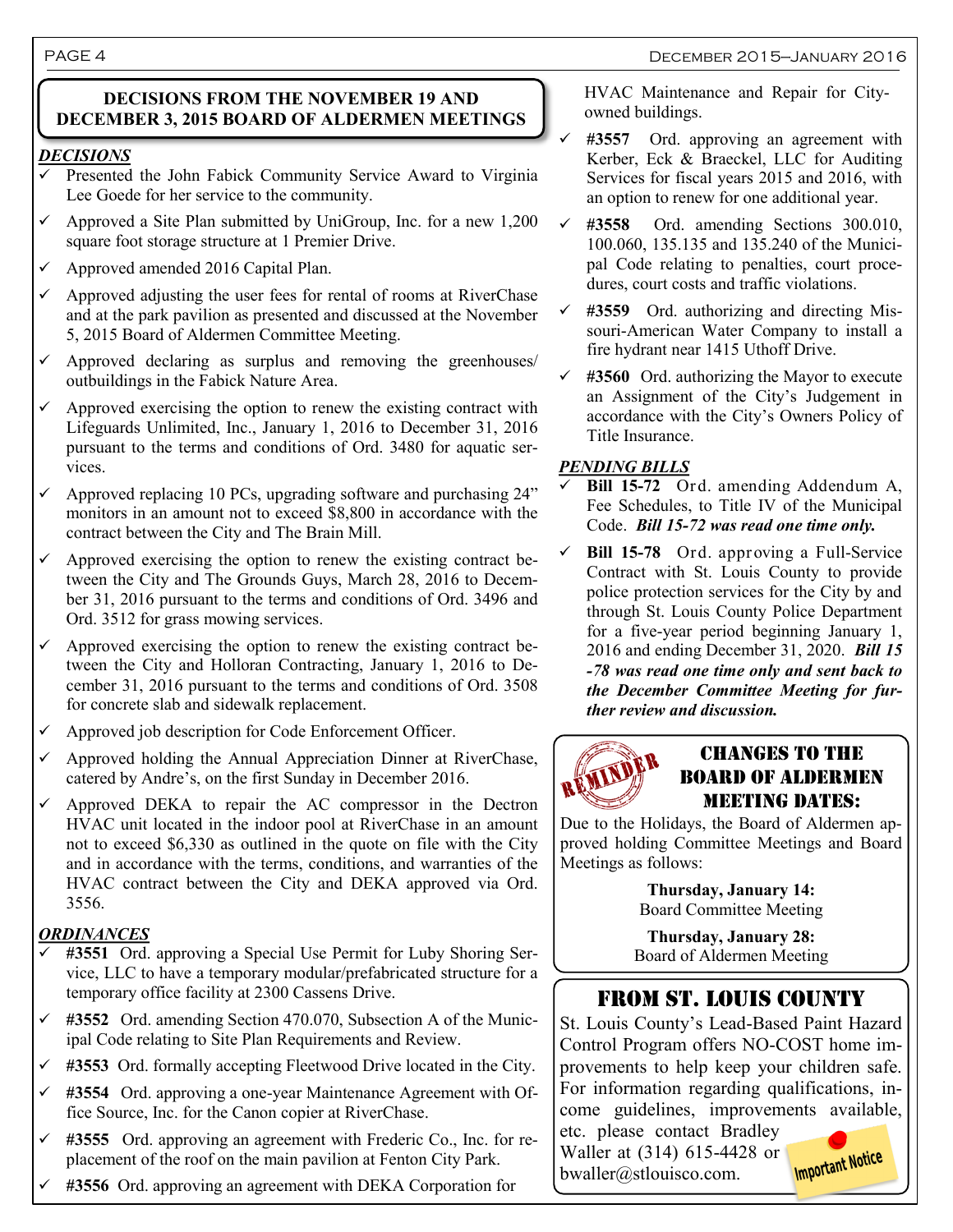PAGE 5 December 2015—January 2016

#### **UPCOMING PROGRAM OFFERINGS**

For detailed information, including program fees and registration requirements, please call RiverChase of Fenton at **(636) 343-0067** or visit our website at **www.fentonmo.org**.



#### **SENIOR (55+) LUNCH AND BINGO**

Join us on Wednesday, January 13. Bingo starts at 10:30 a.m. and lunch follows at 11:30 a.m. We will be serving Sheppard's Pie. Fee: \$6.50/person; registration required by the Sunday prior.

#### **DROP IN PICKLEBALL (ADULT)**

This fast-paced, indoor sport will continue on Tuesdays and Thursdays through May 1. Information on open play times and fees can be found by calling RiverChase.

#### **GIRLS VOLLEYBALL (AGES 8 – 10)**

This five (5) week, recreational/beginner league starts on February 27. Games are held on Sunday afternoons in the RiverChase gymnasium. For more registration details/fees and information on becoming a coach, please call RiverChase at (636) 343-0067.

#### **NEW FITNESS CLASSES AVAILABLE!**

Contact RiverChase for availability and registration.



Full-body cardio jam session, combining light resistance with constant simulated drumming. Through

continual upper body motion using lightly weighted drumsticks, Ripstix®, you'll turn into a calorie torching drummer, POUNDing off pounds as each song flies by. Hurry, space is limited.

#### **BOOM MUSCLE**

This is a 30-minute functional training and strength conditioning class. We will focus on a variety of strength-based training techniques, and movement patterns borrowed from popular sporting activities plus total body muscle conditioning.

#### **BOOM MOVE IT**

This 30-minute class combines a great workout with dances of the 60's through the 90's! This fun, high - energy dance fitness class is achievable for beginners, experienced and everyone in between! From The Stroll to the Electric Slide, get ready to hit the dance floor!

*Both the Boom Muscle and Boom Move It classes are a part of the aerobic session card classes. You can also pay \$8 and drop in for either class. Both classes are free to Silver Sneakers Members.*

## **PARKS & RECREATION HOLIDAY PROGRAMS** At riverchase

**Information on these events can be found by calling RiverChase at (636) 343-0067 or by visiting www.fentonmo.org.**

#### **HOLI-DAY CAMP**

Week 1: December 21, 22, 2 and Week 2: December 28, 29,



## **NOON YEAR'S EVE**

#### **December 31, 10:00 a.m. – Noon**

Preschoolers, midnight is just too late for us to stay up! So join us for our very own Noon Year's Eve Party! We will have story time, snacks, make our own party kit and even have our own countdown! We will celebrate the new year early, but it will be just as fun! Cost is only \$10 per child (parents are free.) Registration required.

## **RIVERCHASE HOLIDAY HOURS**

During the upcoming Holiday Season, River-Chase will maintain normal hours except for the following days:

**Christmas Eve, December 24:** 5:30 a.m.—Noon



**Christmas Day, December 25:** CLOSED

**New Years Eve, December 31:** 5:30 a.m.—Noon

**New Years Day, January 1:** Noon—5:00 p.m.

*"Snow is diamonds for a faery's feet; Blithely and bonnily she trips along, Her lips a-carol with a merry song, And in her eyes the meaning... Life is sweet!"* 

― Ruby Archer